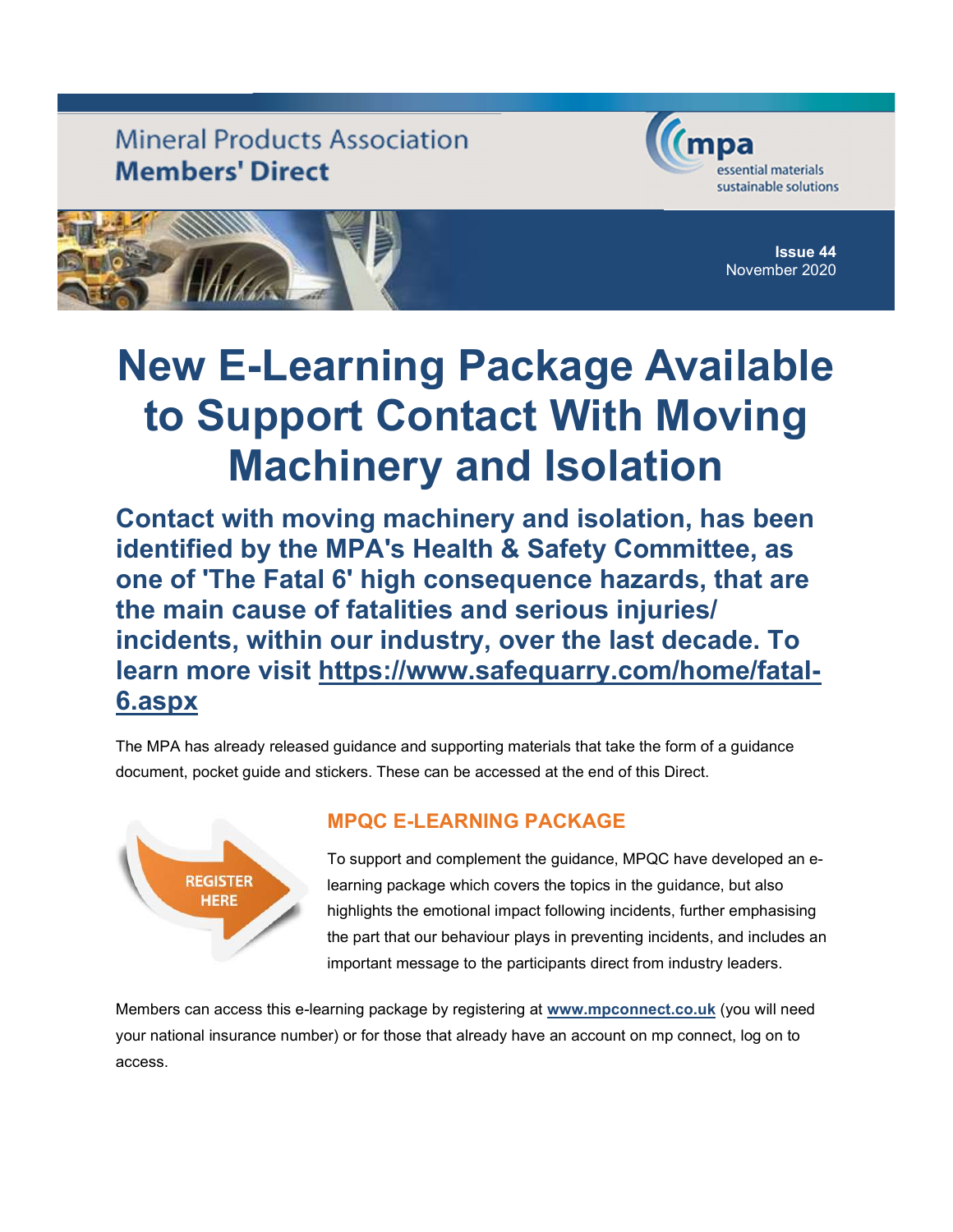#### MPA RESOURCES

#### Guide to Avoiding Contact with Moving Machinery and Isolation

171 page, A5 handbook, designed to assist supervisors and managers on site and support other industry technical guidance. Follows the Plan, Do, Check, Act (PDCA) cycle. The narrative and practical examples have been taken from materials that were received from MPA members, both large and small, after a request to share best practice on this subject.

Download here.

Hard copies are available at cost at £5.50 each for MPA members. Contact Rhian Geary.

### Pocket Guide to Energy Isolation and LOTOTO

A6, designed for operatives and site personnel, it focuses on the Lock-Out, Tag Out and Try-Out (LOTOTO) 9 step plan. To date, over 40,000 copies have been distributed across the industry.

Download here.

Hard copies are available FOC by contacting Rhian Geary.

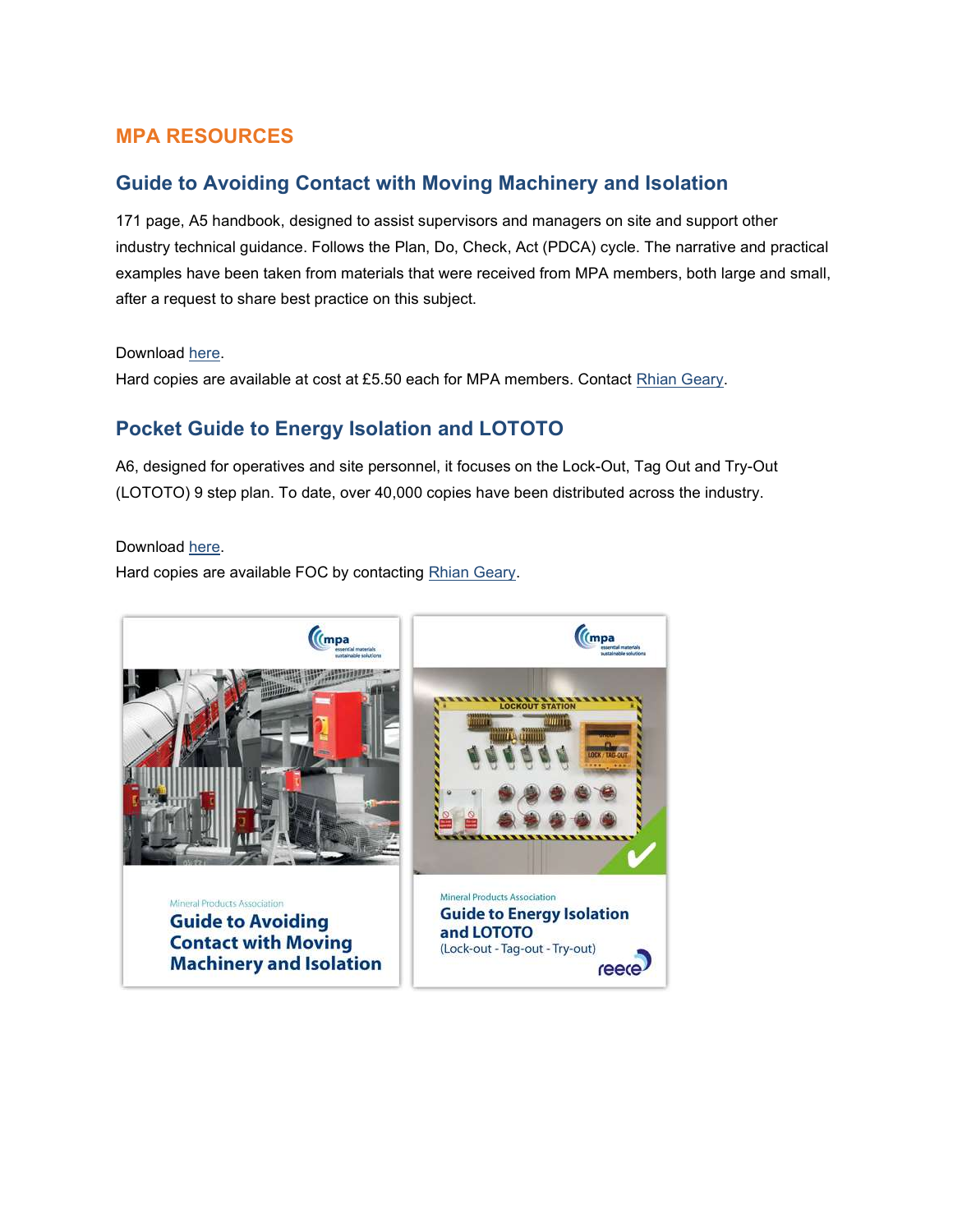#### Posters



#### Download here:

- One Padlock, One Key, One Chance (Fruit Machine) Poster
- One Padlock, One Key, One Chance (Gun) Poster
- Don't Chance It, Follow LOTOTO! Poster

#### **Stickers**

Available FOC by contacting Rhian Geary.